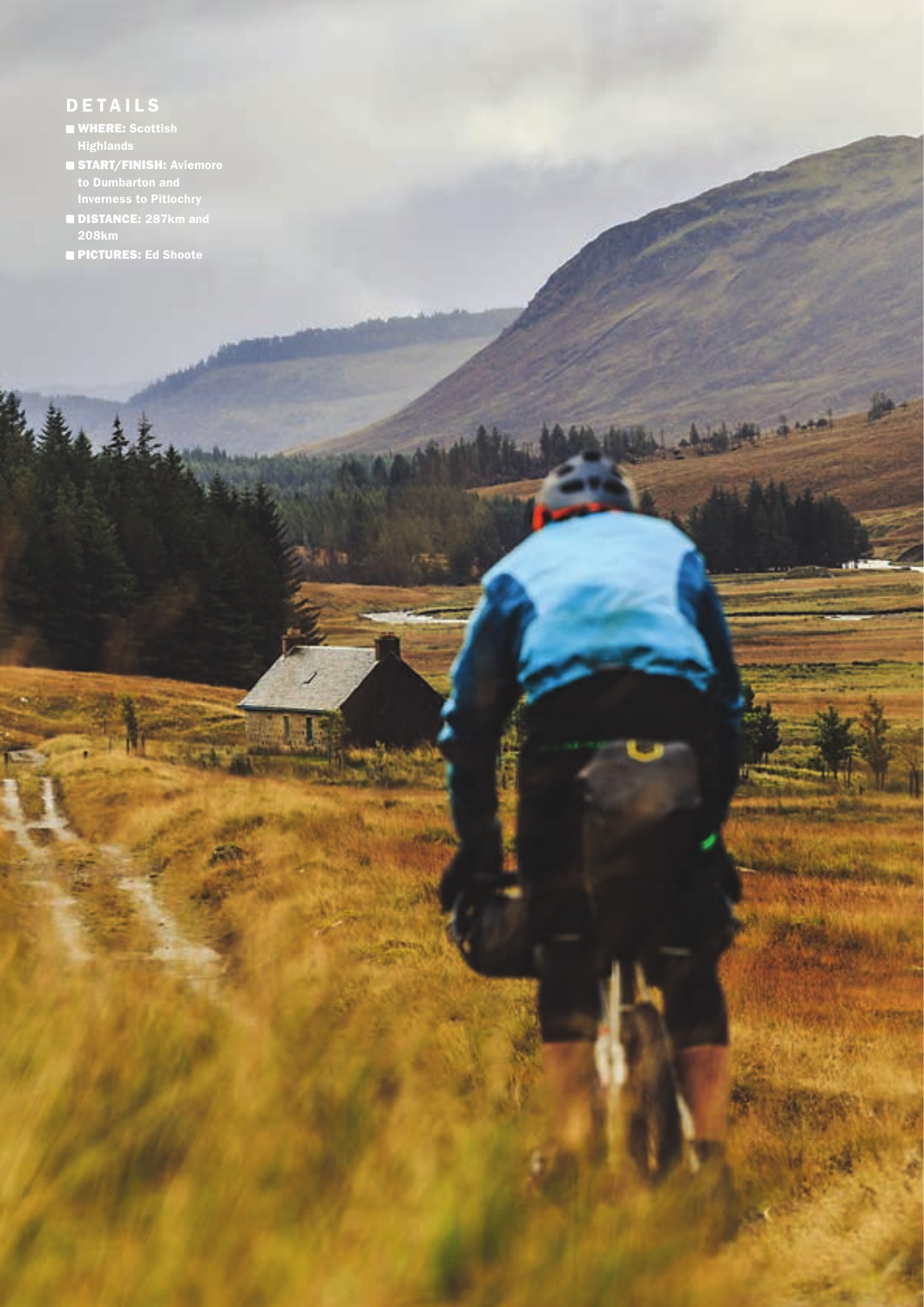# SUMMER CAN WAIT **Great rides**

Summer isn't the only time to enjoy the Scottish Highlands. Ed Shoote crammed a couple of bikepacking adventures into two chilly weekends



Ed used chunkier 650B wheels for this trip

#### **Fiday afternoon on the fringes of winter: my phone buzzes to remind me it's 3pm. How quickly can I manage my Superman-style transformation?** riday afternoon on the fringes of winter: my phone buzzes to remind me it's 3pm. How quickly can I I rush into the bathroom as an office worker and emerge moments later in Lycra. My bike is packed and ready to go. It's time to fly – figuratively.

 While I regularly catch flights or hop in the car to go and ride my bike somewhere new, this weekend I'm doing things differently. I'm conscious that my carbon footprint looms large, despite travelling solely by bike during the week. So instead of heading for the airport or driving north up the A9, I'm riding to Edinburgh station instead.

 The train whizzes me north towards Aviemore, and I sit staring through my reflection into the blue twilight deepening over the hills. I'll need lights this evening.

## ALL MAPPED OUT

There are so many places to explore by bike in Scotland, thanks to its enlightened outdoor access laws, that it took me a while to decide on my route. I had scanned three spread-out maps for potential gravel tracks linking together two railway stations.

Eventually, I reckoned I'd cracked it. I'd

start in Aviemore on Friday evening and hopefully end in Glasgow on Sunday. The maps were folded away, the bike's bags packed. I always pack and prepare riding gear at least the night before, even for weekend trips. It's easy to forget small important items like a penknife or toilet paper. So I have a standard list that I can adjust as needed.

 For this trip, as well as the bivvy bag I always take in case I don't reach where I'm headed for the night, I was packing a Gore-Tex jacket, warm gloves, boots, and waterproof shorts. It was late autumn – like early spring, a 'shoulder season' for bikepacking. Yet a full weekend of cycling in Scotland doesn't need to be the preserve of long summer days. Spring and autumn avoid the midges. While winter is a magical time to visit the Highlands, it can be too snowbound for trips like the one I was attempting.

#### INTO THE NIGHT

Aviemore station is deserted when I alight with my bike. It looks Victorian, with lanternshaped lights casting orange glows into the misty darkness beyond the platform. It could easily be the setting for a classic film.

I pop over the road to the fish and chip

# THERE ARE SO MANY PLACES TO EXPLORE BY BIKE IN SCOTLAND, THANKS TO ITS ENLIGHTENED OUTDOOR ACCESS LAWS

#### **Do it yourself**

## **MAKING TRACKS**

The beauty of using the train is that anyone can access these routes. Remember to book your bike when using Virgin Trains or they may refuse boarding. The routes I did can be ridden in either direction. South-to-north means the prevailing SW wind is favourable, but riding from the north meant I could book the more expensive train to Inverness with certainty. The key train stations for these routes are: Feshie Bridge, Aviemore, and Inverness in the north; and Rannoch Moor, Pitlochry, and Tyndrum or Crianlarich as you head south, approaching Glasgow.



 $\blacktriangleright$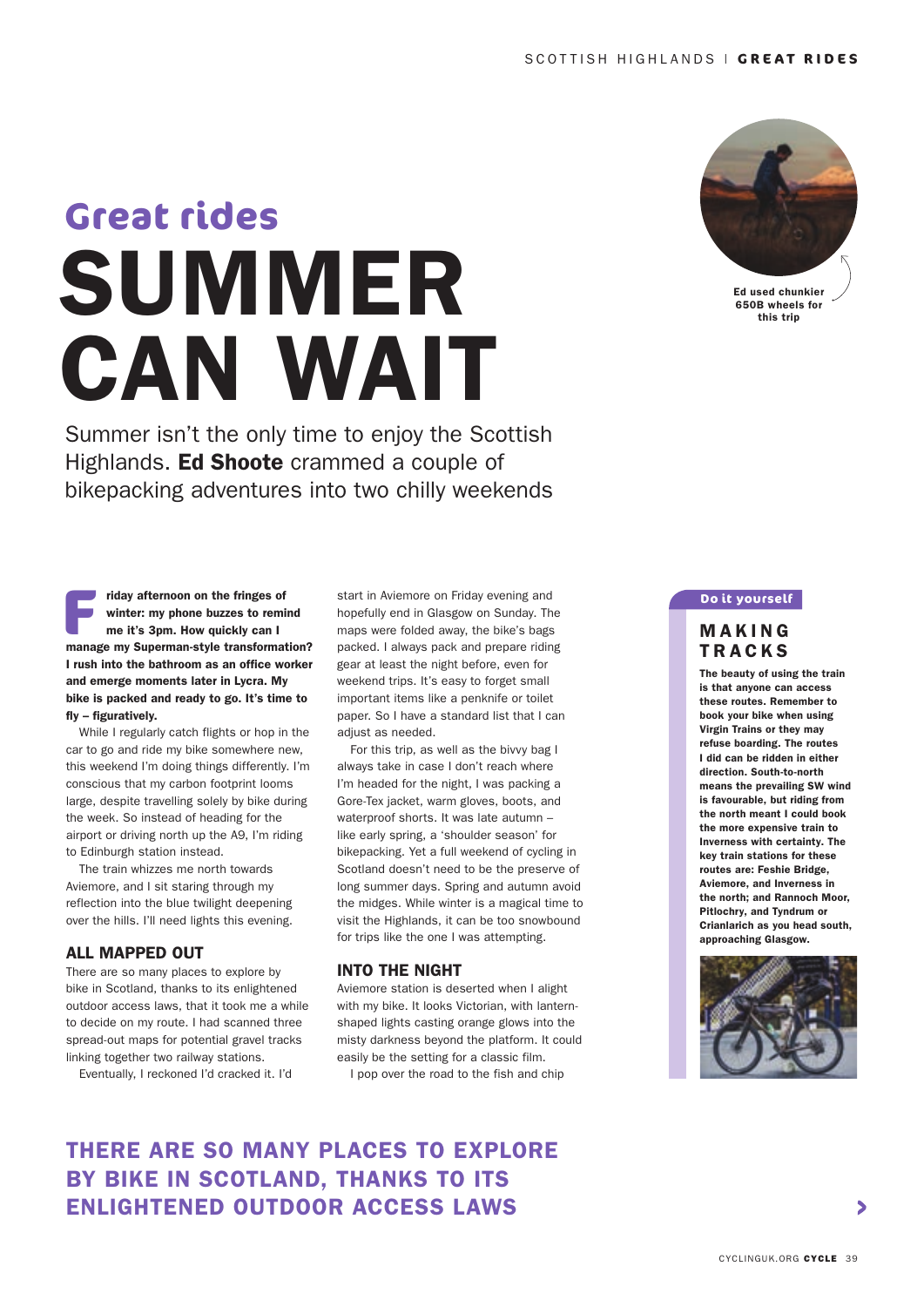







shop, wolf down some calories, and set off into the night. Riding after dark is something that intimidates us more than it should. I love riding in dark, atmospheric forests, powerful lighting picking out owls overhead and the eyes of darting deer.

My target for the night is a bothy, and once I leave the forests around Aviemore and cross the A9 from behind the ruined Ruthven Barracks, it's not far. I finally spot the building alongside the wet track. Glancing at my GPS, I find I have clocked up 60km on this short warm-up ride. I'm ready for some hot chocolate before sleeping. The bothy is empty but cosy and relatively warm.

Loud knocking at the bothy door stirs me from my sleep. I am met by two Glaswegians: 'Hiya pal, you hungry?'

A little dazed and confused by their appearance, I reply. 'Er, I'm kinda half asleep to be honest.'

'No problem. Where are you headed?' 'I'm riding to Glasgow.'

This is met by bemusement; I'm

# I LOVE RIDING IN DARK, ATMOSPHERIC FORESTS, POWERFUL LIGHTING PICKING OUT OWLS OVERHEAD AND THE EYES OF DEER

thoughtfully offered a lift there tomorrow. I decline, explaining that this rather defeats the purpose of cycle touring. With a smile, they're off again into the dark to wherever they're staying, and I head back to sleep.

## LOCHS AND GLENS

Today's plan is to head northwest initially on General Wade's Military Road. Built in 1731, with some of the original bridges still usable today, this track links the Ruthven Barracks to Fort Augustus. Centuries after General Wade, the Highlands are again undergoing a boom in track building – not for military purposes, but for estate access and the growth in hydro schemes and wind farms. This new track development divides opinion, some criticising scars on the landscape, others welcoming the new jobs and diversification in a region with little industry. For cyclists, the new tracks provide weatherproof access through beautiful scenery. They're ideal for long-distance offroad cycle touring.

After breakfast, I head up the rough, steep track to Corrieyairack Pass. The sense of isolation would be complete if a line of pylons didn't march alongside. Aside from these, a little erosion is probably the only change since General Wade used this road. The traverse along the top is misty but I soon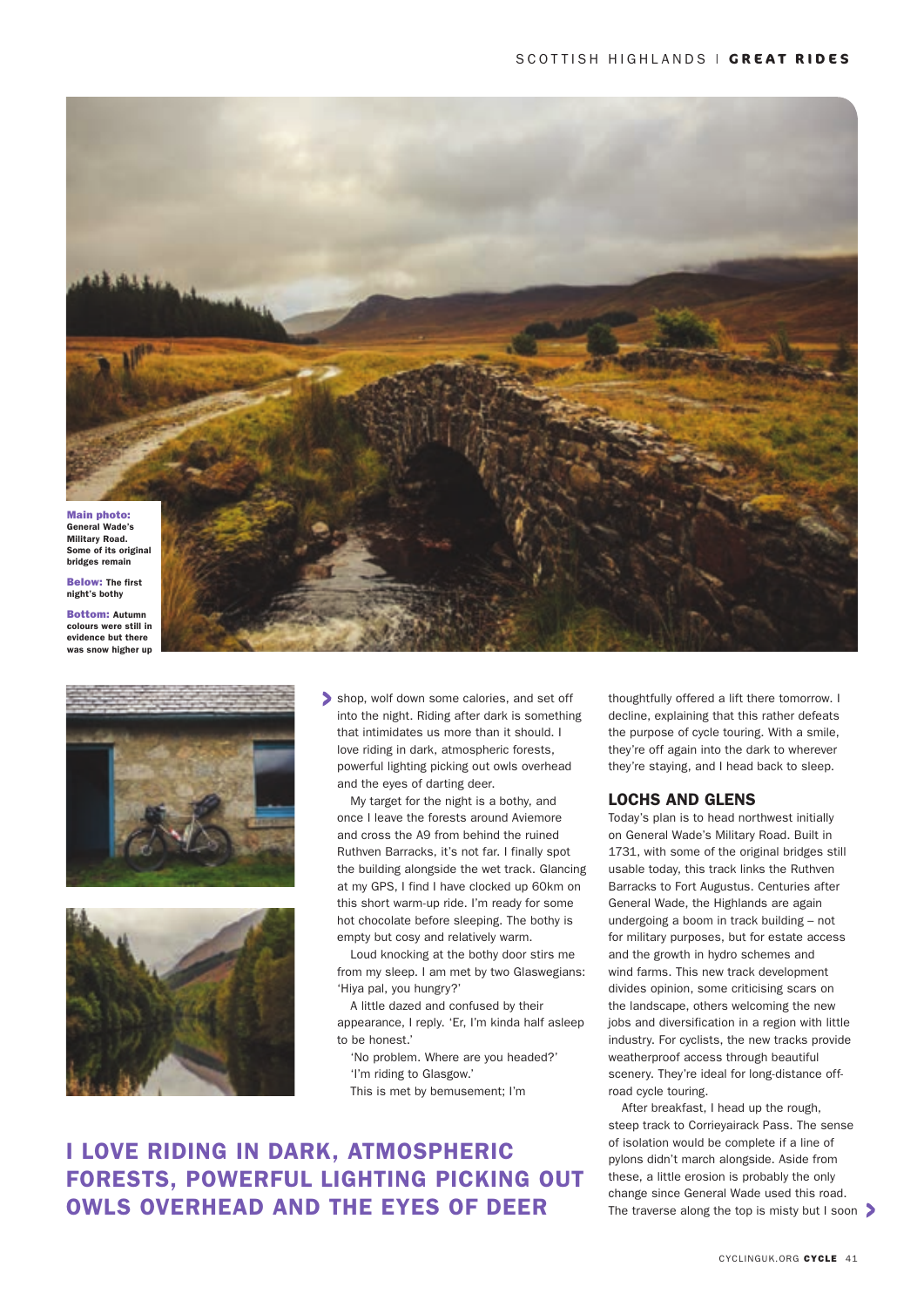

Below: Ed's bags were packed well in advance to avoid forgetting anything





drop down out of it to be met by outstanding views of the Great Glen and the mighty Loch Ness. The light streaks across the loch's surface in shafts.

I turn a corner, losing the loch but now facing a fancy pink castle surrounded by a deer park. I stop for a chat with the gamekeeper and we discuss the stags we can hear in the hills. It's mid rutting season, and he tells me this morning he found a stag that had died in a fight.

This route runs for the contract of ULLA SCULP Below right: Bridges over the River Tweed in Scotland

Heading south from Fort Augustus, the Great Glen is mostly flat. It's an easy jaunt to Fort William, where I stop for food. From here, the West Highland Way (WHW) heads further south. Parts of the WHW are negotiable by gravel bikes, so I plan to combine these with some tarmac sections.

# I DROP DOWN OUT OF THE MIST TO BE MET BY OUTSTANDING VIEWS OF THE GREAT GLEN AND THE MIGHTY LOCH NESS

The stony track to Kinlochleven is rugged, the views beautiful. Here I join the road to Glencoe. It's getting late and the light is fading. An eerie twilight mist envelops the lofty crags. I re-join the WHW at Glencoe ski resort, a smoother off-road section that's a lot of fun. The darkening purple sky is dotted with bats crossing in front of my lights. Just before Tyndrum, in a pleasant spot by the river, I stop to bivvy for the night.

Sunday passes in a haze as I continue on a mix of roads and tracks to Loch Lomond, where the western shore has a cycle path that's much easier to ride than the WHW on the east side. I follow this path all the way into Dumbarton. From here, I can catch a